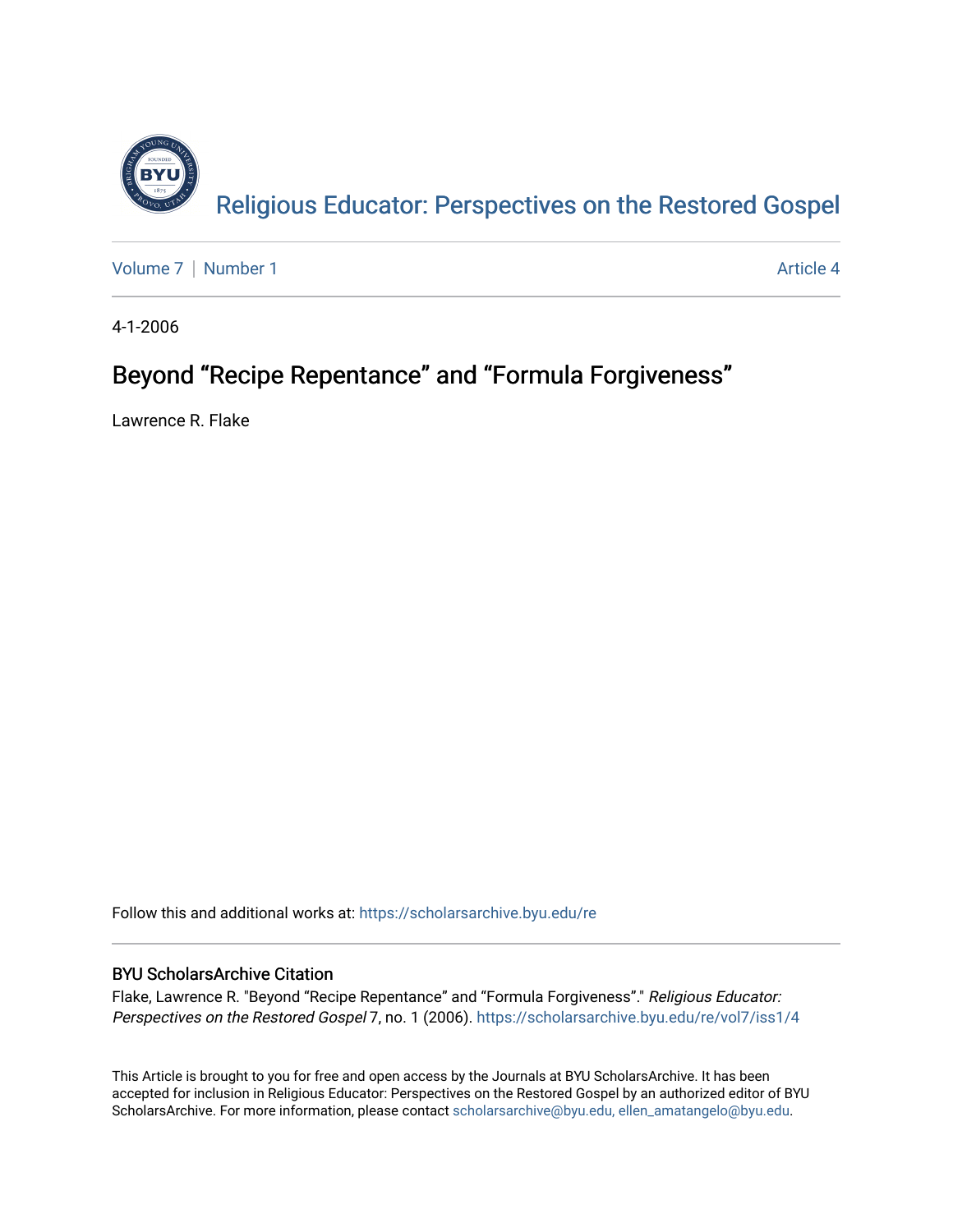

Christ and the Rich Young Ruler Painting by Heinrich Hofmann

Courtesy of C. Harrison Conroy Company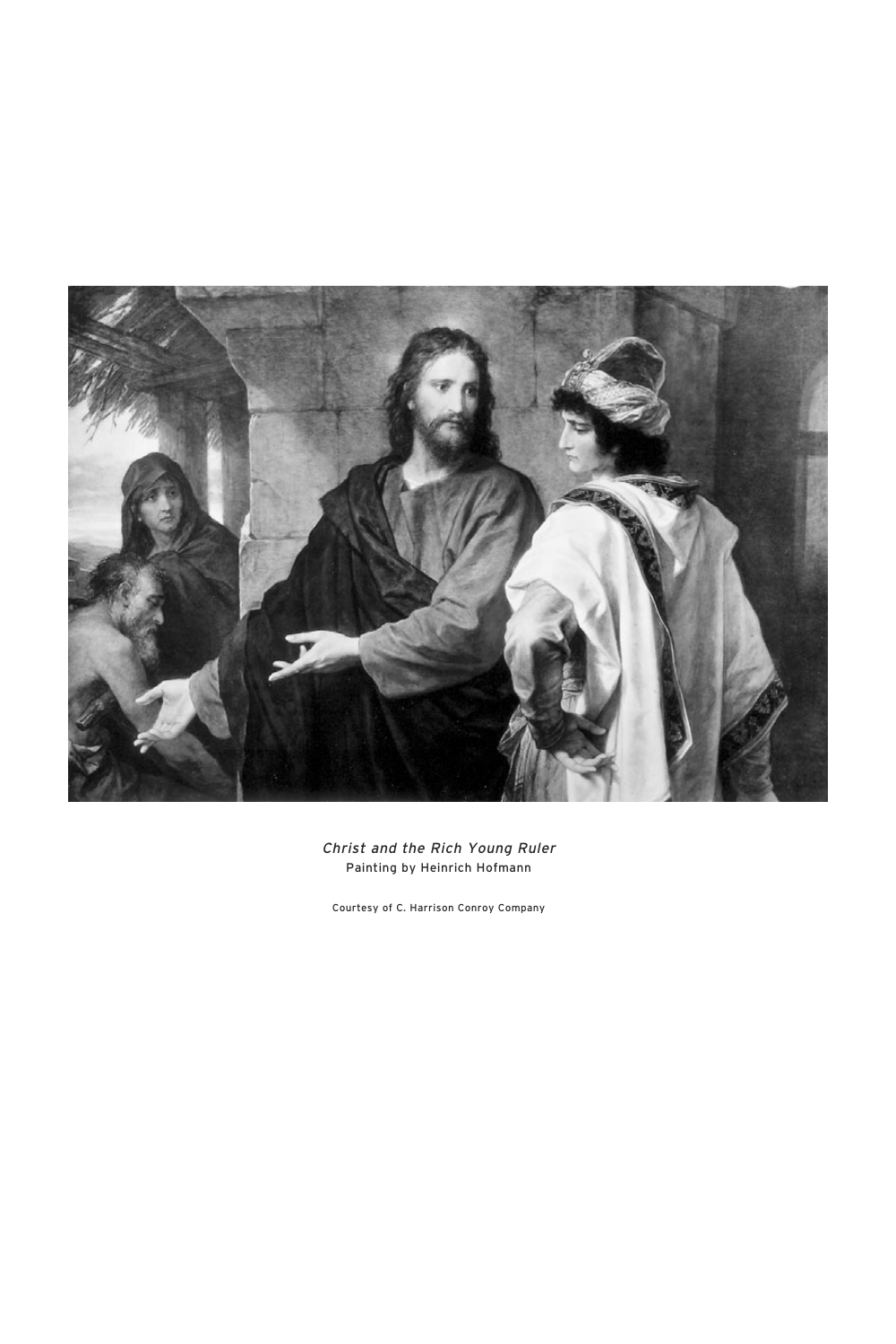# Beyond "Recipe Repentance" and "Formula Forgiveness"

*Lawrence R. Flake*

*Lawrence R. Flake is a teaching professor of Church history and doctrine at BYU.*

 A bishop recently related a truly disturbing incident. He said that while making his way through the hallway toward the chapel to begin sacrament meeting, a young woman from his ward stopped him and said, "Bishop, I really need to talk to you. It will just take a minute." Thinking it would be some minor item, he stopped and listened. "Last night," she blurted out, "I was involved in a violation of the law of chastity." She said just enough more that he knew it was a major violation of the law. Before he could stop her and set up an appointment for a proper interview, she continued, "But it's okay because I stayed up all night going through the steps of repentance. Confessing to you is the only one I had left on the list. So now I think I am ready to partake of the sacrament."

 This experience, while hopefully an extreme aberration, does highlight a dangerous misunderstanding that many young people, and even some adults, seem to have concerning the nature of true repentance and forgiveness: the notion that this vital process can be reduced to a simple recipe or checklist formula. Because repentance and forgiveness are the very essence of our eternal salvation, it should not be surprising that Satan tries very hard to foster all manner of false doctrine, misinformation, and incorrect attitudes regarding this essential process.

 It seems the devil loves to push the repentant sinner toward either end of a broad spectrum of ideas concerning repentance and forgiveness. On one extreme, he seeks to convince some that true repentance is just too hard and that forgiveness is almost unattainable and that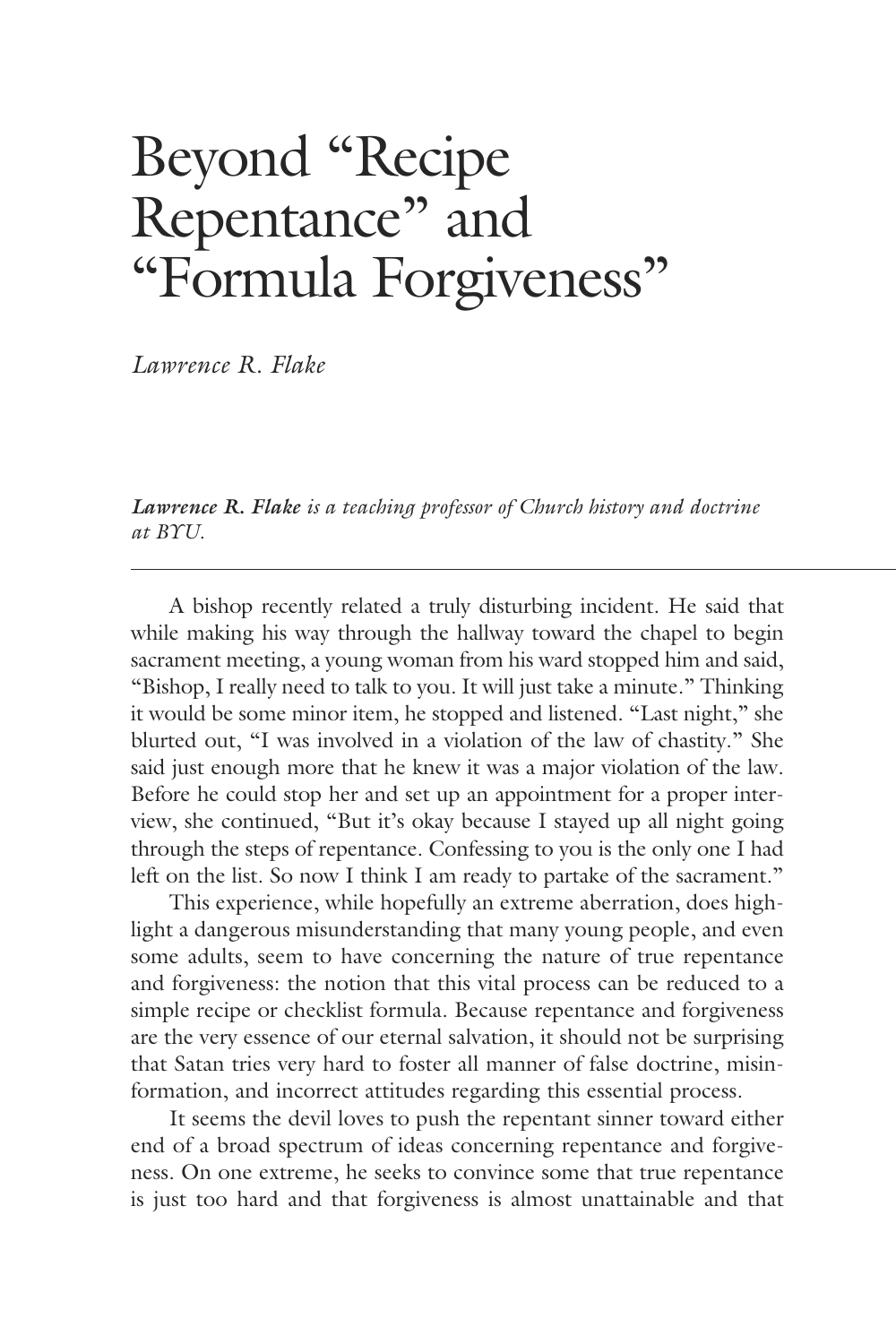even if we do receive it, all will be lost if we do not live nearly perfectly thereafter. In other words, he tries mightily to discourage us from even trying to gain forgiveness. This strategy often succeeds, and many give up because they believe it is just too difficult. Equally false is his argument on the other end of the spectrum. As illustrated by the misguided young woman in the incident above, Satan tries to convince us that repentance is easy and that forgiveness is available just by asking or by going through a few simple steps. Before we can fully understand how hard or how easy repentance and forgiveness actually are, we need to answer a basic question: What is it that brings about a remission of our sins? Although many members of the Church believe they know the answer to that question, they often know only part of the answer, and that part is usually the least important. That least-important portion of the answer is often couched in a popular teaching device called the Rs of repentance.

 This method seeks to define the repentance process by using a list of words that begin with the letter *R*. Nearly every member of the Church, even the very young, has heard a number of talks and lessons employing this pedagogical device, and most can readily list at least two or three of these R words. Though some teachers and speakers enumerate as many as eight or ten Rs, the basic six on most lists are as follows:

1. *Recognize* the sin.

2. Feel *remorse* for the transgression.

3. *Resolve* to change the behavior.

4. *Relate* the sin to the proper priesthood leader when it is of a serious nature.

5. Make *restitution*, as far as possible, to those who have been injured by the sin.

6. *Refrain* from the sin thereafter.

 Other creative R words are sometimes added to the list. For instance, when I asked a class to come up with additional R words, one young man volunteered, "Well, if your sin is really bad, you might need to *relocate*."

### **The Forgotten Rs**

 That this simple device for teaching repentance has been around so long and is so well known attests to its usefulness in our understanding of certain truths about repentance. But it does not teach the whole truth or even the most important part of the truth about either repentance or forgiveness. This method of teaching repentance may actually be an obstacle, doing more harm than good by leading some people to feel that the R checklist is a complete recipe for repentance and a full formula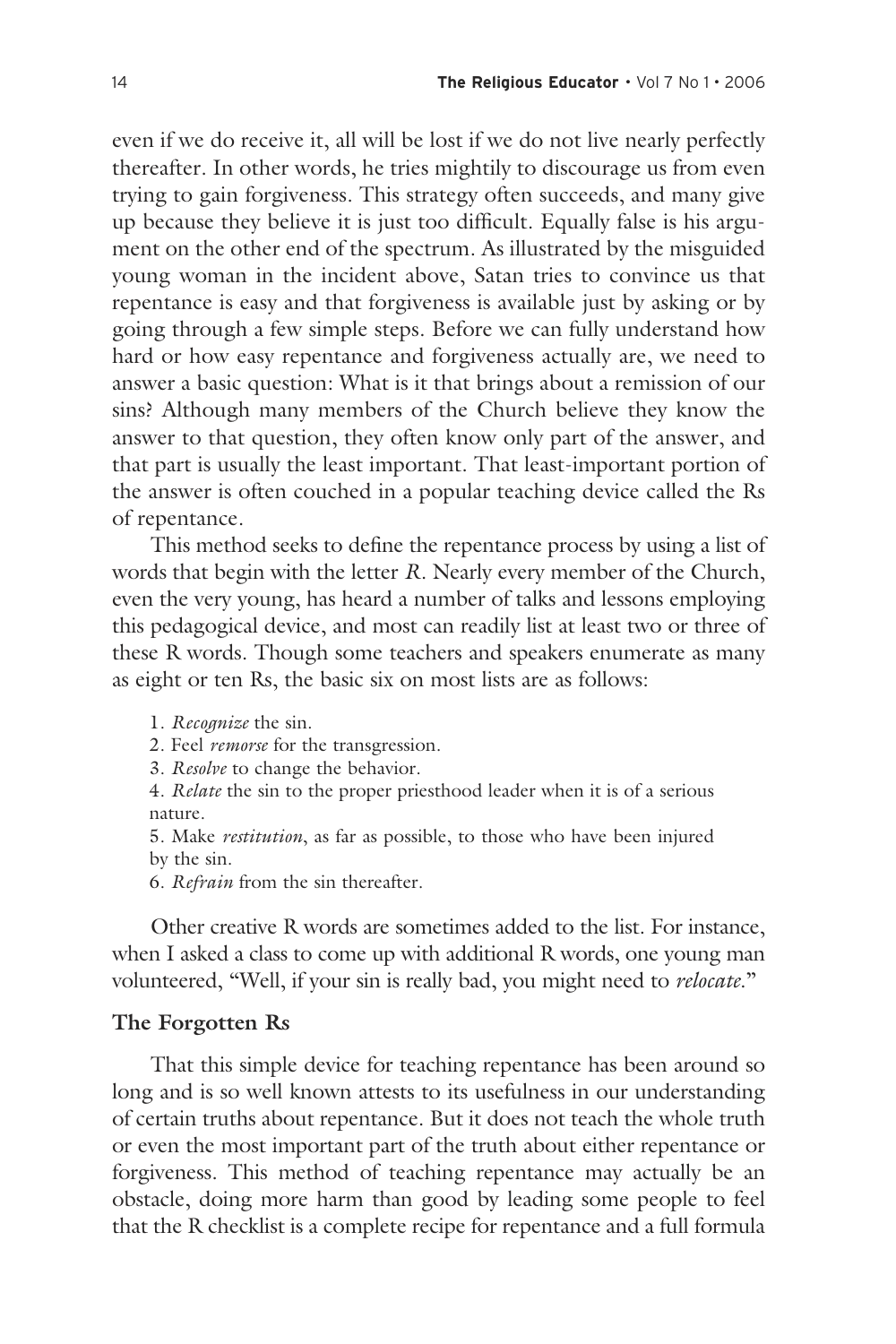for forgiveness. The truth, however, is that two extremely important R words are seldom included in lessons and talks on repentance. These two overlooked words represent essential truths that are absolutely vital in understanding the complete repentance and forgiveness process. These two R words are far more important than the other words on the list.

 *Redeemer* is the most important of the overlooked R words. Jesus Christ is the "author of eternal salvation" (Hebrews 5:9). To fail to recognize our complete dependence on the Savior in seeking and receiving forgiveness is to make a truly serious oversight. What a huge mistake to speak of the process of repentance and forgiveness as if it is somehow a "doit-yourself project." And it is not even enough that we know, understand, and appreciate the centrality of Christ in our salvation; we must express it clearly, powerfully, and often. As Nephi observed, "We talk of Christ, we rejoice in Christ, we preach of Christ, we prophesy of Christ, and we write according to our prophecies, [and why do we do these things?] *that our children may know to what source they may look for a remission of their sins*" (2 Nephi 25:26; emphasis added). Only when we realize that the purpose of repentance is to make amends to God for our sins through "the sufferings and death of him who did no sin" (D&C 45:4) do we truly begin to understand repentance and appreciate the blessing of forgiveness. We then see that the R words on the list—used individually or even collectively—do not bring about a remission of sins but at best lead us to our Redeemer, who alone can grant a forgiveness of sins (see Luke 5:21).

 One of the clearest expressions in scripture of the Savior's pre-eminence in the repentance process and of our total dependence upon Him for forgiveness is found in the Doctrine and Covenants: "Listen to him who is the advocate with the Father, who is pleading your cause before him saying: Father, behold the sufferings and death of him who did no sin, in whom thou wast well pleased; behold the blood of thy Son which was shed, the blood of him whom thou gavest that thyself might be glorified; wherefore, Father, spare these my brethren that believe on my name, that they may come unto me and have everlasting life" (D&C 45:3–5). Thus, the Redeemer must be at the top of any list of R words.

 The second overlooked R word is particularly intriguing, for though it is less crucial than *Redeemer*, it is the most important thing we ourselves can do to obtain forgiveness of our sins. It is true that only through the Atonement of our Redeemer is a remission of sins possible; for "after all we can do," it is ultimately "by grace that we are saved" (2 Nephi 25:23; see also D&C 20:30–31; 138:4). But even after we have applied the principles taught in all of the listed R words and even after we fully appreciate that the Redeemer ultimately brings about our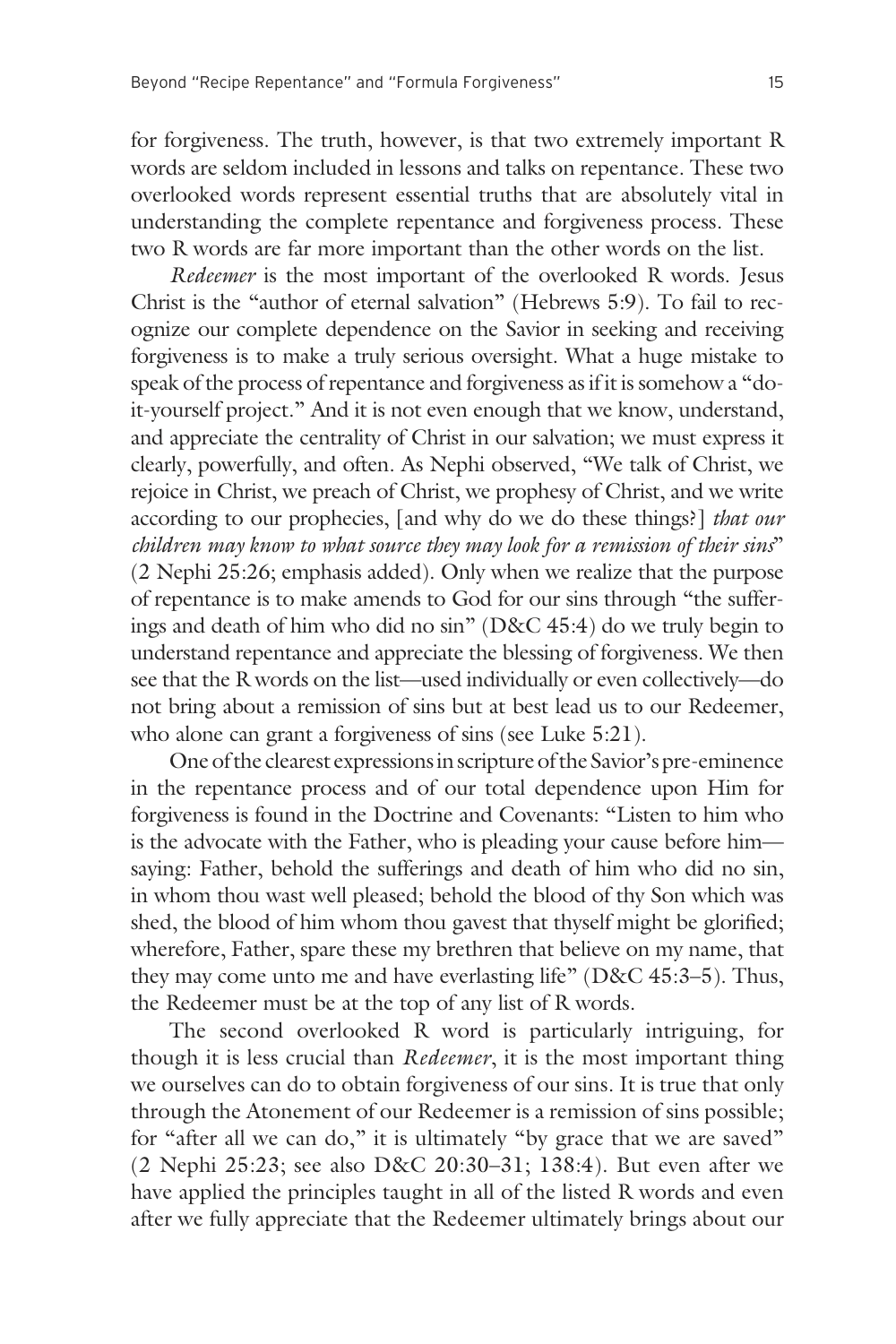forgiveness, we still must engage in the vital process described by the second forgotten R word to draw on the power of the Atonement.

 Four passages of scripture will help us identify this oftenoverlooked yet absolutely essential action to lead us to Christ, who extends forgiveness to us. In writing to his son Moroni, Mormon reveals this important element. He declares, "And the first fruits of repentance is baptism; and baptism cometh by faith unto the fulfilling the commandments; and the *fulfilling the commandments bringeth remission of sins*" (Moroni 8:25; emphasis added). So, in answer to the all-important question, "What action on our part brings a remission of sins?" Moroni clearly states that we must "[fulfill] the commandments." This same truth is powerfully enunciated by the Prophet Joseph Smith in his report of the vision of the degrees of glory, in which he proclaimed that those who inherit the celestial kingdom are washed and cleansed from all their sins "*by keeping the commandments*" (D&C 76:52; emphasis added). And, in Doctrine and Covenants 1:32, the Lord proclaims, "Nevertheless, he that repents and *does the commandments of the Lord shall be forgiven*" (emphasis added). Ezekiel illuminates this same concept, saying, "But if the wicked will turn from all his sins that he hath committed, and *keep all my statutes*, and *do that which is lawful and right*, he shall surely live, he shall not die. All his transgressions that he hath committed, they shall not be mentioned unto him: *in his righteousness that he hath done he shall live*" (Ezekiel 18:21–22; emphasis added).

 So, again, what is the most important thing we personally can do to obtain forgiveness of our sins? First and foremost, we must rely on the Redeemer, and second, the scriptures declare we must *fulfill*, *keep*, and *do* the commandments of the Lord.

 The second R word often left off the list, then, is *righteousness*—not just the righteousness of not repeating our sins (refraining) but the type of righteousness in which we actively seek "the Lord to establish *his righteousness*" (D&C 1:16; emphasis added; see also Matthew 6:38) and in which we become "anxiously engaged in a good cause . . . and bring to pass much *righteousness*" (D&C 58:27; emphasis added). It is the difference betweeen having a testimony of Christ and being "valiant" in that testimony. It is through this process of being actively engaged that we receive forgiveness of our sins. Forgiveness is made possible by the Atonement but is actualized by our righteousness, which flows from true faith in the Redeemer.

 We exercise righteousness and thereby, through the grace of our Redeemer, receive His forgiveness. In other words, our righteousness does not of itself bring forgiveness, but it accesses His grace, which is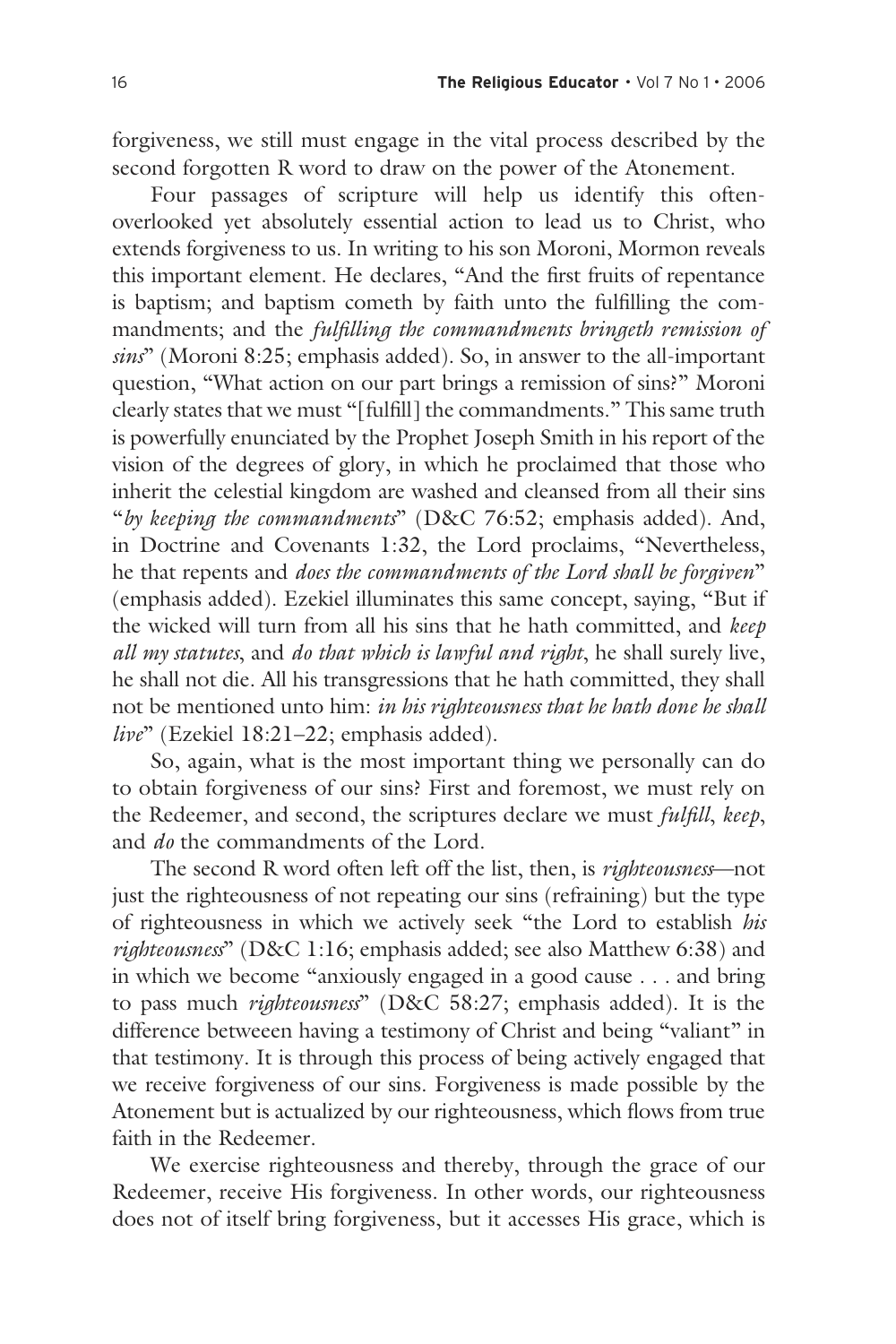sufficient for our salvation. We undergo an inner change that manifests itself outwardly in righteous living. President David O. McKay, in a succinct description of repentance, said, "To repent is to change one's mind or one's heart with regard to past or intended action, conduct, etc."**<sup>1</sup>** We gain a new devotion to live righteously. Elder Bruce R. McConkie explained this process: "Paul said, 'Crucify the old man of sin and come forth in a newness of life' (see Romans 6:6). We are born again when we die as pertaining to unrighteousness and when we live as pertaining to the things of the Spirit."**<sup>2</sup>** Repentance is complete only as we live "pertaining to the things of the Spirit." We must first gain an attitude of righteousness—a desire to live righteously—to gain forgiveness. The repentance Christ requires is a lifelong endeavor rather than an instantaneous "checklist" approach. **3**

 In the scriptures, this lifelong process is called *sanctification*. Elder McConkie explains what happens to a righteous person who has become sanctified: "Those who go to the celestial kingdom of heaven have to be sanctified, meaning that they become clean and pure and spotless. They've had evil and sin and iniquity burned out of their souls as though by fire, and the figurative expression there is 'the baptism of fire.'"**<sup>4</sup>**

 Sanctification is the process by which we become continually and progressively cleansed from every form of sin. Elder McConkie writes: "It is a *process*. Nobody is sanctified in an instant, suddenly. But if we keep the commandments and press forward with steadfastness after baptism, then degree by degree and step by step we sanctify our souls until that glorious day when we're qualified to go where God and angels are."**<sup>5</sup>**

 The scriptures have many examples of how people, by living righteously, experienced the blessings of gradual sanctification. For instance, the members of the Church in Helaman's era found divine forgiveness and sanctification as they acted with ever-increasing faith and humility. The Book of Mormon describes their experience as a repetitious, cumulative process: "Nevertheless they did fast and pray *oft*, and did wax *stronger and stronger* in their humility, and *firmer and firmer* in the faith of Christ, unto the filling their souls with joy and consolation, yea, even to the purifying and the sanctification of their hearts, which sanctification cometh because of their yielding their hearts unto God" (Helaman 3:35; emphasis added).

 The Doctrine and Covenants illuminates this connection between righteous living and sanctification: "And we know also, that sanctification through the grace of our Lord and Savior Jesus Christ is just and true, to all those who love and serve God with all their mights, minds, and strength" (D&C 20:31). It is through our faith in Him that we develop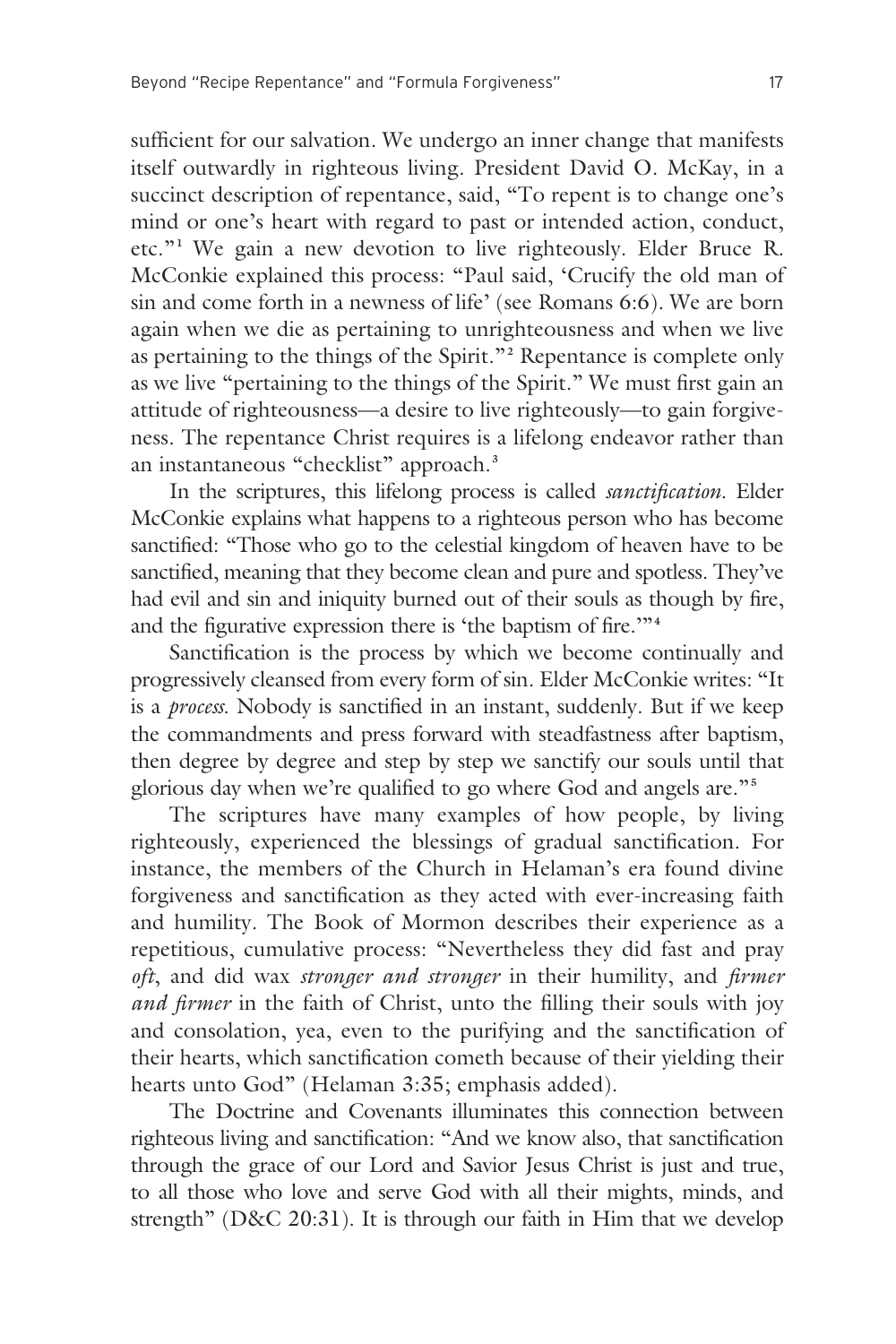the desire and the ability to be righteous. Righteousness, then, is the very process by which we obtain a remission of sins through our Redeemer.

#### **Acts of Righteousness That Lead to a Remission of Sins**

 Though all acts of righteousness are part of the process by which sins are remitted, the scriptures emphasize this significant connection with some specific righteous acts. The upright people in Helaman's day fasted and prayed. Those specific acts of righteousness, along with humility and firmness in the "faith of Christ" and "yielding their hearts unto God," led to the "sanctification of their hearts" (Helaman 3:35).

 King Benjamin gives us another example of righteous actions that led to forgiveness of sins: "And now, for the sake of these things which I have spoken unto you—that is, *for the sake of retaining a remission of your sins* from day to day, that ye may walk guiltless before God—I would that ye should impart of your substance to the poor, every man according to that which he hath, such as feeding the hungry, clothing the naked, visiting the sick and administering to their relief, both spiritually and temporally, according to their wants" (Mosiah 4:26; emphasis added).

 Another righteous action that is necessary for the remission of our sins is forgiving others. The scriptures make clear that without this kind of righteousness, we cannot be forgiven. Only when we support others' efforts to repair their lives can we expect the Lord to forgive us: "For if ye forgive men their trespasses, your heavenly Father will also forgive you: but if ye forgive not men their trespasses, neither will your Father forgive your trespasses" (Matthew 6:14–15; see also 3 Nephi 13:14–15).

 This principle was stated even more strongly in our own dispensation: "I, the Lord, will forgive whom I will forgive, but of you it is required to forgive all men. And ye ought to say in your hearts—let God judge between me and thee, and reward thee according to thy deeds" (D&C 64:10–11).

 In the Doctrine and Covenants, the Lord points out to the Saints of this dispensation another specific act that brings about forgiveness. He offers us forgiveness as a reward for bearing testimony of Him: "For I will forgive you of your sins," He promises, "with this commandment—that you remain steadfast . . . in bearing testimony to all the world of those things which are communicated unto you" (D&C 84:61). The Savior states this promise even more powerfully when He says, "Nevertheless, ye are blessed, for the testimony which ye have borne is recorded in heaven for the angels to look upon; and they rejoice over you, *and your sins are forgiven you*" (D&C 62:3; emphasis added). As we bear continual testimony of the gospel—not only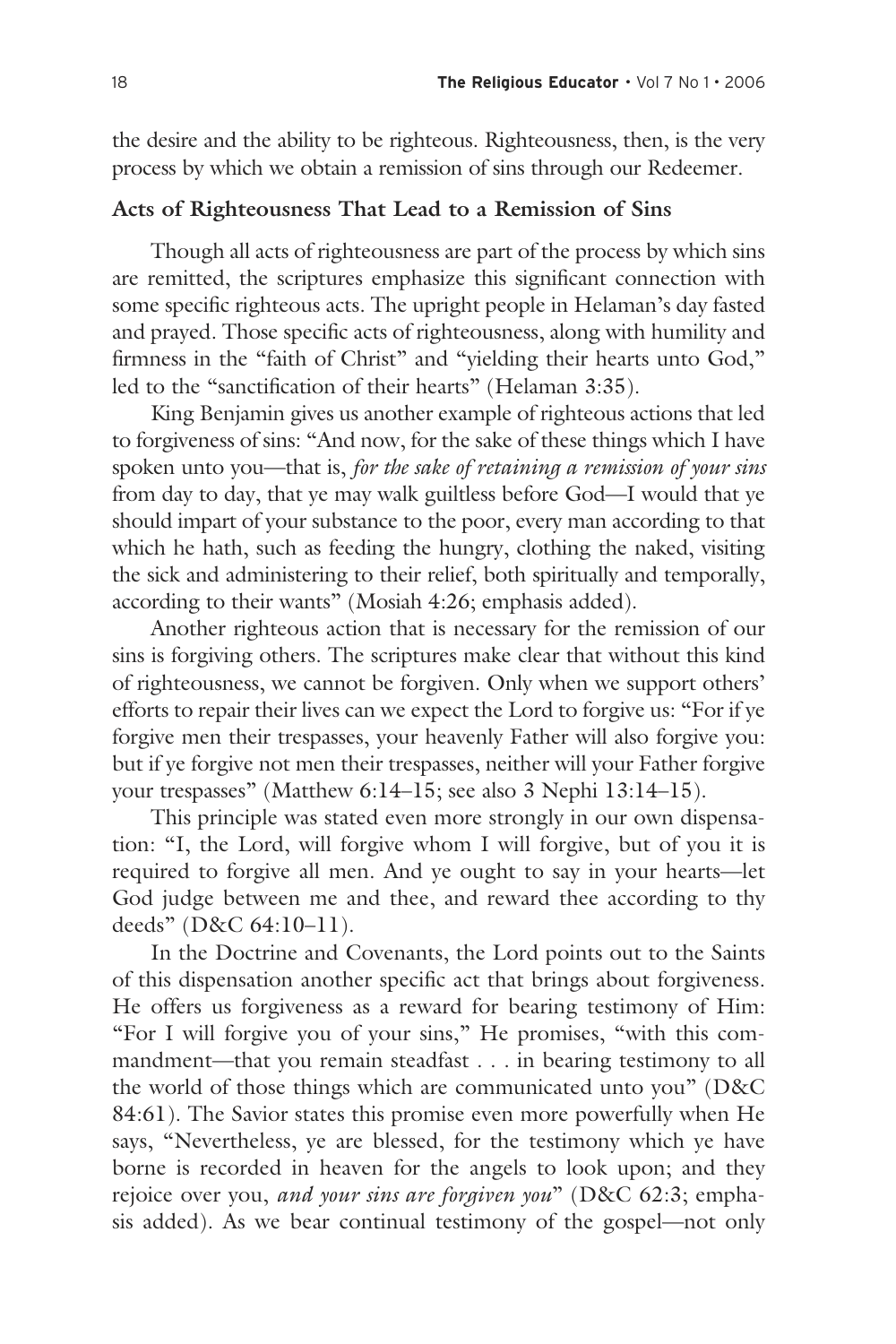through our words but more importantly through our actions—we indeed fulfill an act of righteousness for which the Lord will reward us with divine forgiveness.

 Those who serve in their Church callings with all their "heart, might, mind and strength" (D&C 4:2) can also have the sweet assurance of laying "up in store . . . salvation to [their] soul[s]" (D&C 4:4). An experience I had while serving as a mission president illustrates how forgiveness comes through this kind of righteousness—specifically, through valiant service to the kingdom. I routinely interviewed each new missionary on the day of his or her arrival in the field. This was always a sweet occasion as they shared their excitement, trepidation, and testimony at the commencement of their great spiritual adventure. One day a new elder surprised me during his interview by saying that he felt he should not be in the mission field. He was very downhearted and depressed. When I asked him the reason for his feelings, I learned that he had gone through a long and very difficult repentance process before his priesthood leaders could recommend him for a mission. He assured me that he had been totally honest with them and had carefully met all the requirements of repentance. Why then did he still feel burdened with unworthiness and feel uncommitted to his call as a missionary?

 Clearly, he had not felt the pervading sweet peace that should follow sincere repentance. As I prayerfully sought guidance to know how to help him, I felt prompted to review with him a passage of scripture I believed he could probably quote from memory—the powerful words of the Lord to all those, including this young missionary, who "embark in the service of God." To them the scripture says, "See that ye serve him with all your heart, might, mind and strength" (D&C 4:2).

 After we spoke that line together, I asked the troubled young elder, "What will be the result of your serving him with all of your heart, might, mind, and strength?" With hope already showing in his eyes and sounding in his voice as he saw where I was leading him, he responded emphatically, "*That [I] may stand blameless before God at the last day*" (see D&C 4:2; emphasis added). I then promised him that if he would do as the Lord directed and serve his mission in the Lord's way, he would indeed "stand blameless before God"—not just at the last day of his life but at the last day of his mission.

 He met that challenge admirably. He was a wonderful, valiant missionary. As he kept the commandments and served with all his heart, might, mind, and strength, he was indeed "washed and cleansed from all [his] sins" (D&C 76:52). Because of what the Redeemer has done, this missionary, by "fulfilling the commandments," was able to gain